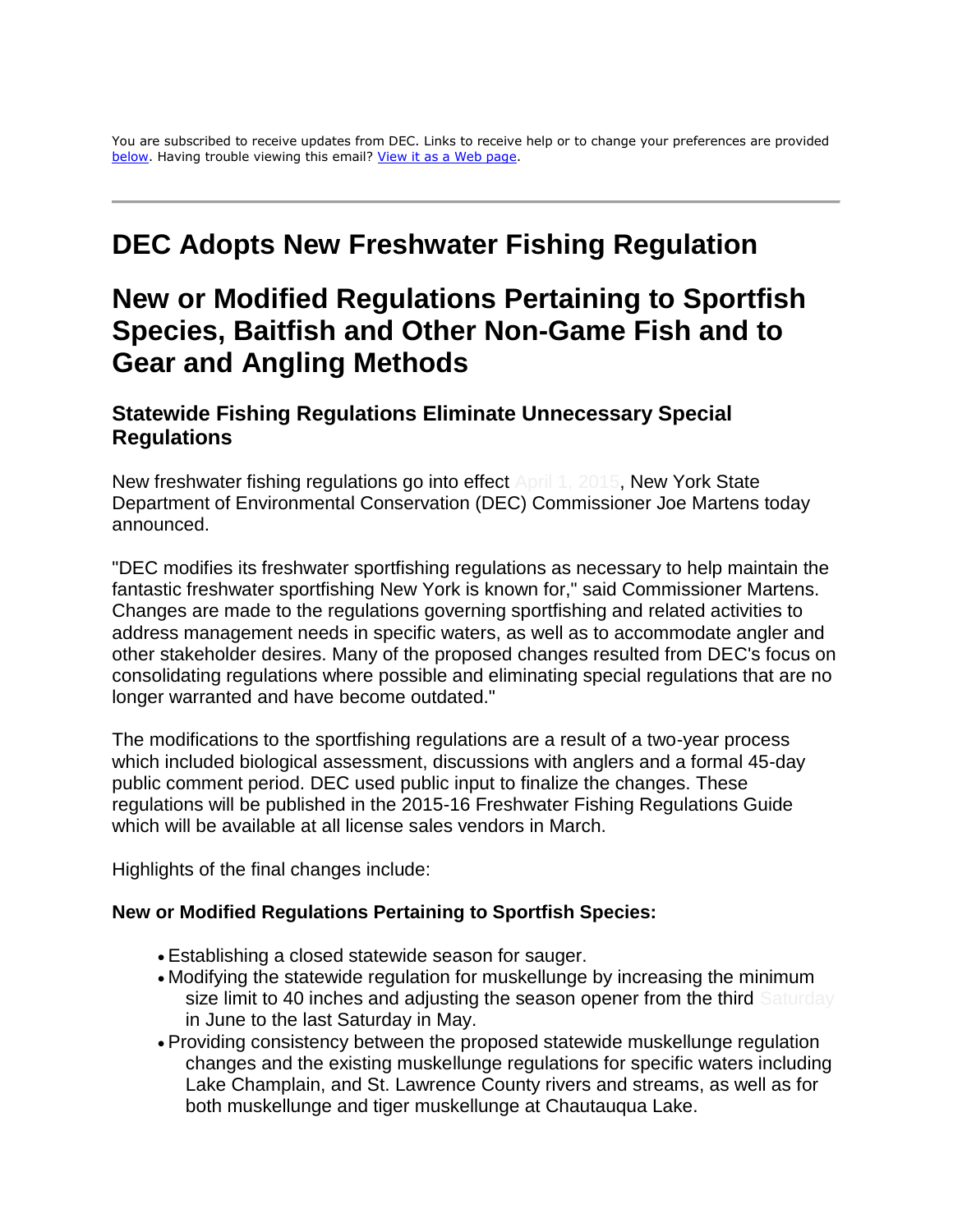- Increasing the minimum size limit for muskellunge to 54 inches in the Niagara River, Lake Ontario and St. Lawrence River.
- Increasing the minimum size limit for walleye at Honeoye Lake from 15 to 18 inches.
- Establishing year-round trout seasons, with catch and release fishing only from Detober 16 through March 31, at the following streams in Western New York: Chenunda Creek, Oatka Creek, Clear Creek, Fenton Brook, Prendergast Creek, and waters in Allegany State Park.
- Initiating a catch and release season for trout for sections of the Salmon River (Franklin County) and Ninemile Creek (Onondaga County), and extend the catch and release season at Fall Creek (Cayuga Lake).
- Establishing a special trout regulation of a daily creel limit of five fish with no more than two fish longer than 12 inches, for some waters in Herkimer, Jefferson, Lewis, Oneida, and St. Lawrence counties, as well as for Little River and Oswegatchie River (St. Lawrence County), and Oriskany Creek (Oneida County).
- Establishing an all-year trout season, with a 12-inch minimum size limit and daily limit of three fish, at Hinkley and Prospect Reservoirs in Herkimer and Oneida counties, North Lake in Herkimer County, and for an additional section of the North Branch Saranac River in Franklin and Clinton counties.
- Establishing an all year season, with a 12-inch minimum size limit and daily limit of three fish, for both trout and Landlocked salmon at Millsite Lake in Jefferson County.
- Expanding the current special trout regulation for Pine, Boottree, Town Line, Deer and Horseshoe ponds (St. Lawrence County) to the entire set of waters that are a part of the Massawepie Easement.
- Expanding the current trout and salmon special regulations for the Fulton Chain of lakes to the connected water body Old Forge Pond.
- Establishing a 15-inch minimum size limit for lake trout and clarify that the statewide regulations apply for other species for Owasco Outlet (Cayuga County).
- Modifying trout and/or salmon regulations for Star Lake and Trout Lake (St. Lawrence County), by increasing the minimum size limit for trout to 12 inches and reducing the daily creel limit to three. Add landlocked salmon to species with an open year-round season for Star Lake.
- Establishing an open year-round trout season for Sylvia Lake (St. Lawrence County), with a 12-inch minimum size limit and three fish daily creel limit, with ice fishing permitted.
- Extending Great Lakes tributary regulations upstream to the section of the Genesee River (Monroe County) from State Route 104 Bridge upstream to the Lower Falls.
- Exempting Old Seneca Lake Inlet from the Finger Lakes tributary regulations.
- Clarifying, in regulation, a definition for "catch and release fishing" and defining how incidental catches of untargeted fish are to be handled.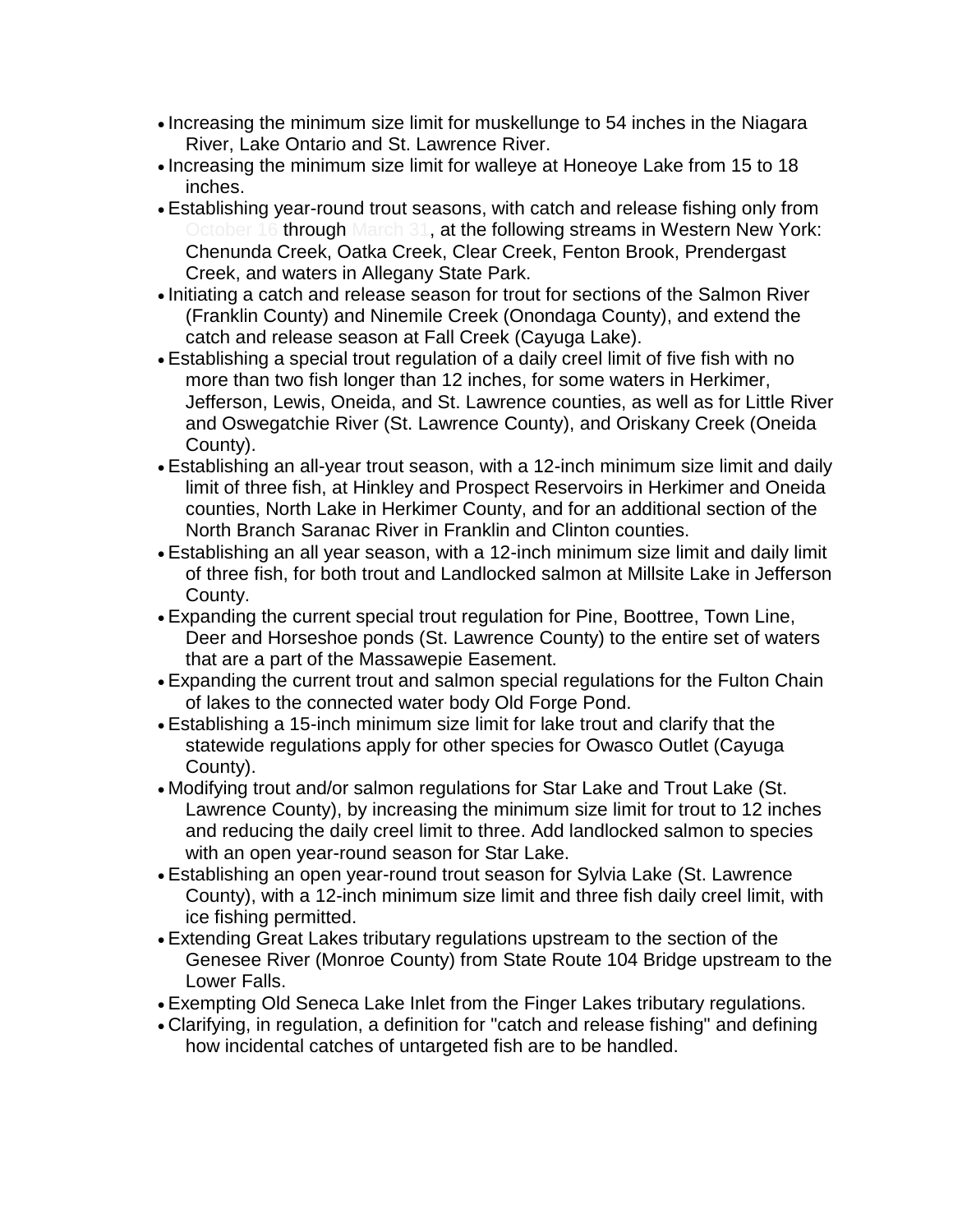#### **Elimination of special regulations that are no longer warranted. Statewide fishing regulations now apply:**

- Deleting the special minimum size and daily creel limit walleye regulation for Fern Lake (Clinton County), Lake Algonquin (Hamilton County), and Franklin Falls Flow, Lower Saranac Lake and Rainbow Lake in Franklin County, and Tully Lake (Cortland and Onondaga Counties).
- Eliminating the special regulations (examples being minimum size limit, daily creel limit, season length and/or method of take) for trout, landlocked salmon and/or lake trout, at several waters including Schoharie Reservoir, Susquehanna River (between Otsego and Goodyear Lakes), Launt Pond (Delaware County), Basswood Pond (Otsego County), Lake Algonquin (Hamilton County), Jennings Park Pond (Hamilton County), Hoosic River and Little Hoosic River (Rensselaer County), Hudson River (Saratoga County), North Branch Saranac River (Clinton and Franklin Counties), Clear and Wheeler Ponds (Herkimer County), Cold Brook (St. Lawrence County), and West Branch of the St. Regis River (St. Lawrence County).
- Eliminating the special brown trout and landlocked salmon regulations (minimum size limit, daily creel limit and season length) at Otsego Lake.
- Eliminating the 10-inch minimum size limit for black bass at Lily Pond and Pack Forest Lake in Warren County; eliminate the "all year - any size" special regulation for black bass at Cayuta Creek in Tioga County; and adopt a consistent minimum size limit for black bass for sections of the Schoharie Creek at 10 inches.
- Eliminating the daily creel limit special regulation for sunfish and yellow perch in Cumberland Bay (Lake Champlain), as well as eliminate the prohibition on the sale of yellow perch taken from Cumberland Bay.
- Eliminating the minimum size limit special regulation for lake trout in the Essex Chain of Lakes.
- Eliminating the separate special regulation for trout for Ischua Creek, and apply the Cattaraugus County regulation.

### **Regulations Pertaining to Baitfish and Other Non-Game Fish:**

- Prohibiting the use of fish as bait in newly acquired trout waters: Fish Hole Pond and Balsam Pond in Franklin County; and Clear Pond in Washington County.
- Removing the baitfish prohibition on Harlow Lake, Genesee County.
- Removing all currently listed eligible waters for the commercial collection of baitfish: in Clinton County, except Lake Champlain; in Essex County, except Lake Champlain and Lake Flower; in Franklin County, except Lake Flower, Lower Saranac Lake, Raquette River, Tupper Lake and Upper Saranac Lake; in Fulton County; in Hamilton County, except Indian Lake, Lake Pleasant and Long Lake; in Saratoga County, except the Hudson River, Lake Lonely and outlet Lake Lonely to Kayaderosseras Creek, Mohawk River and Saratoga Lake; in Warren County, except the Hudson River; and in Washington County, except the Hudson River and Lake Champlain.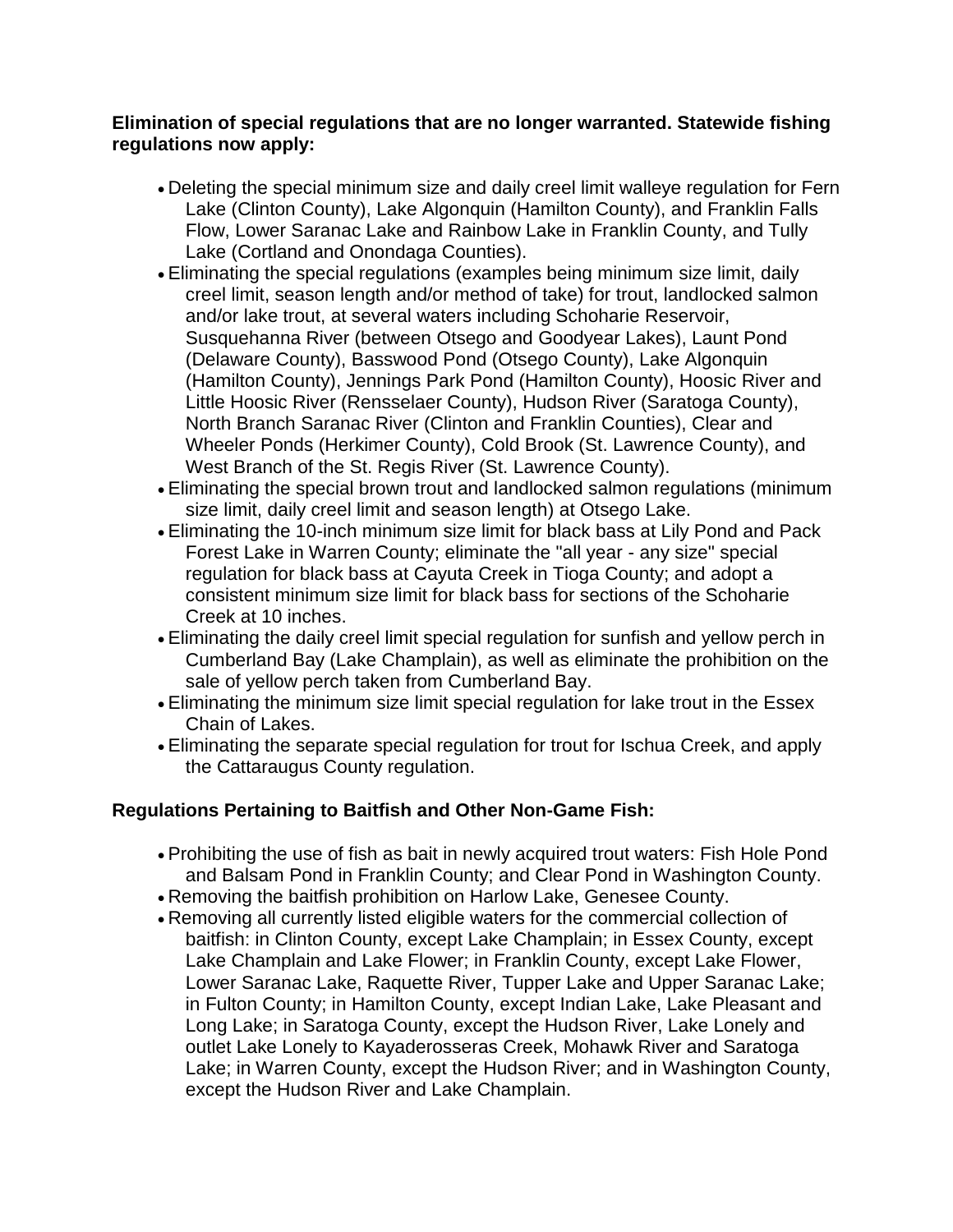- Adding madtoms and stonecats to the approved list of fish that may be used, collected and sold as baitfish.
- Eliminating "snatching" of burbot in Scomotion Creek (Clinton County).
- Eliminating smelt "dipping" in Raquette Lake (Hamilton County).
- Modifying smelt regulations for Cayuga and Owasco Lakes, for consistency with five Western Finger Lakes.
- Eliminating the prohibition on taking smelt and suckers with a scap or dip net in Willow Creek (Tompkins County).
- Removing the allowance for snatching lake whitefish at Otsego Lake.

### **Regulations Pertaining to Gear and Angling Methods:**

- Streamlining what devices may be used for ice fishing by modifying the statewide regulation to allow for a total of seven devices that may be used to fish through the ice; as well as allow for a total of 15 devices that many be used to fish through the ice at Lake Champlain.
- Eliminating the gear restrictions at Follensby Clear Pond (Franklin County) that permits ice fishing but prohibits the use of tip-ups.
- With the exception of the Salmon River, permitting the use of floating lures with multiple hooks with multiple hook points, on all Lake Ontario tributaries.
- Clarifying the definition of floating lures on Lake Ontario tributaries to: "A floating lure is a lure that floats while at rest in water with or without any weight attached to the line, leader, or lure".
- Clarifying that the current regulation for the Great Lake tributaries restricting the use of hooks with added weight was not intended to ban the use of small jigs.
- Expanding the prohibition of weight added to the line, leader, swivels, artificial fly or lures to all Lake Ontario tributaries (i.e. beyond a limited group of tributaries) from September 1 through March 31 of the following year.
- Clarifying the use of multiple hooks with multiple hook points on Lake Erie tributaries is legal, as well as clarify that the use of flies with up to two hook points is legal on all Great Lake tributaries.
- Replacing Lake Ontario tributary regulations for St. Lawrence River tributaries in Jefferson and St. Lawrence counties with statewide terminal tackle restrictions.
- Redefining the upstream limit for spearfishing on the Salmon River (Franklin County).
- Clarifying the description of gear (gill nets) that is allowed for, in the Finger Lakes, for the collection of alewives for personal use as bait.
- Reinstating the prohibition on large landing nets (nets larger than 50 inches around the frame or with a handle longer than 20 inches) for Finger Lakes tributaries except for those sections that are specifically identified.

In addition to the above, several changes were made to properly establish or clarify an earlier regulation change, better define an existing regulation (by rewording), or address regulations that have not changed but are now redundant and covered elsewhere in the regulations including as a result of consolidation.